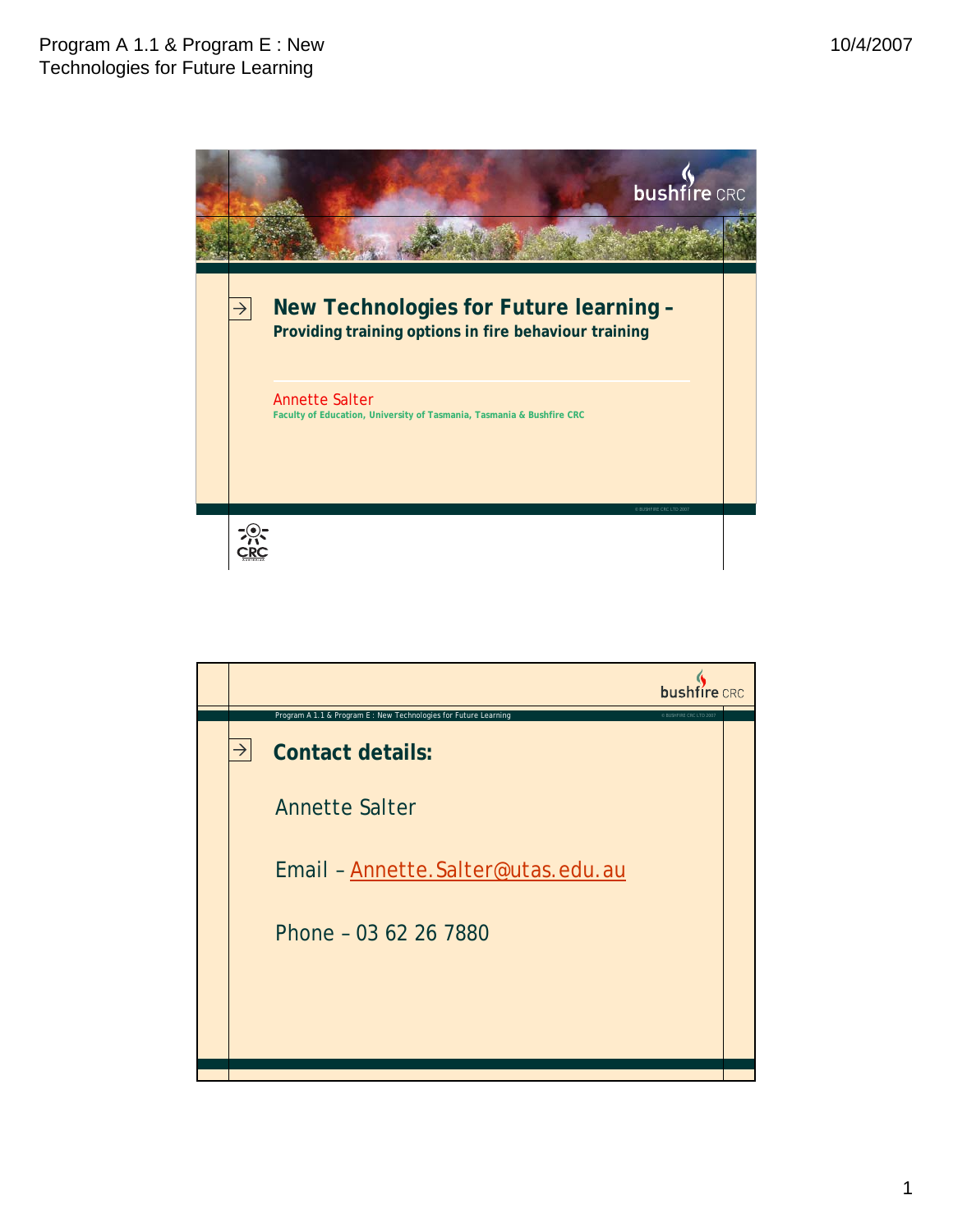

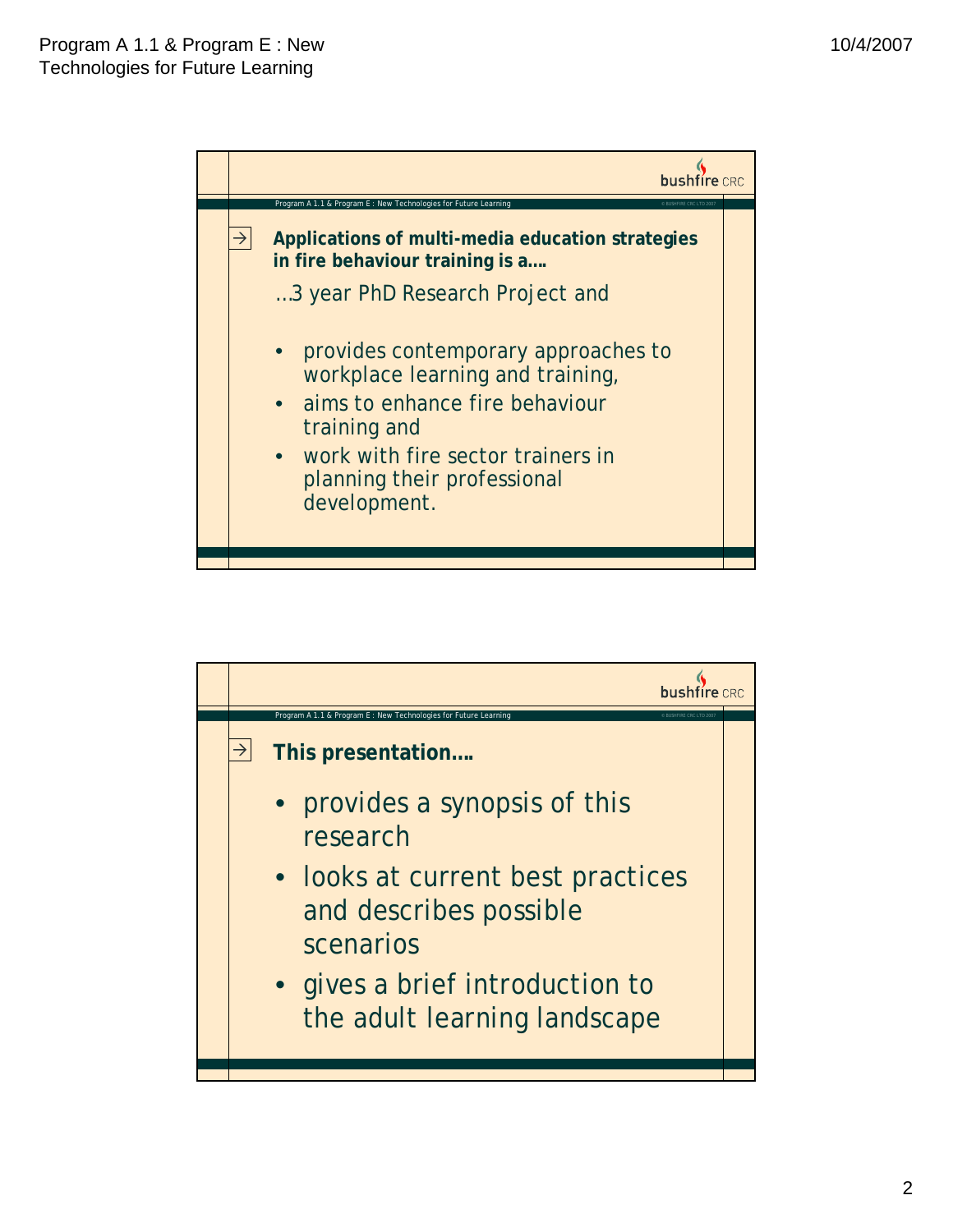

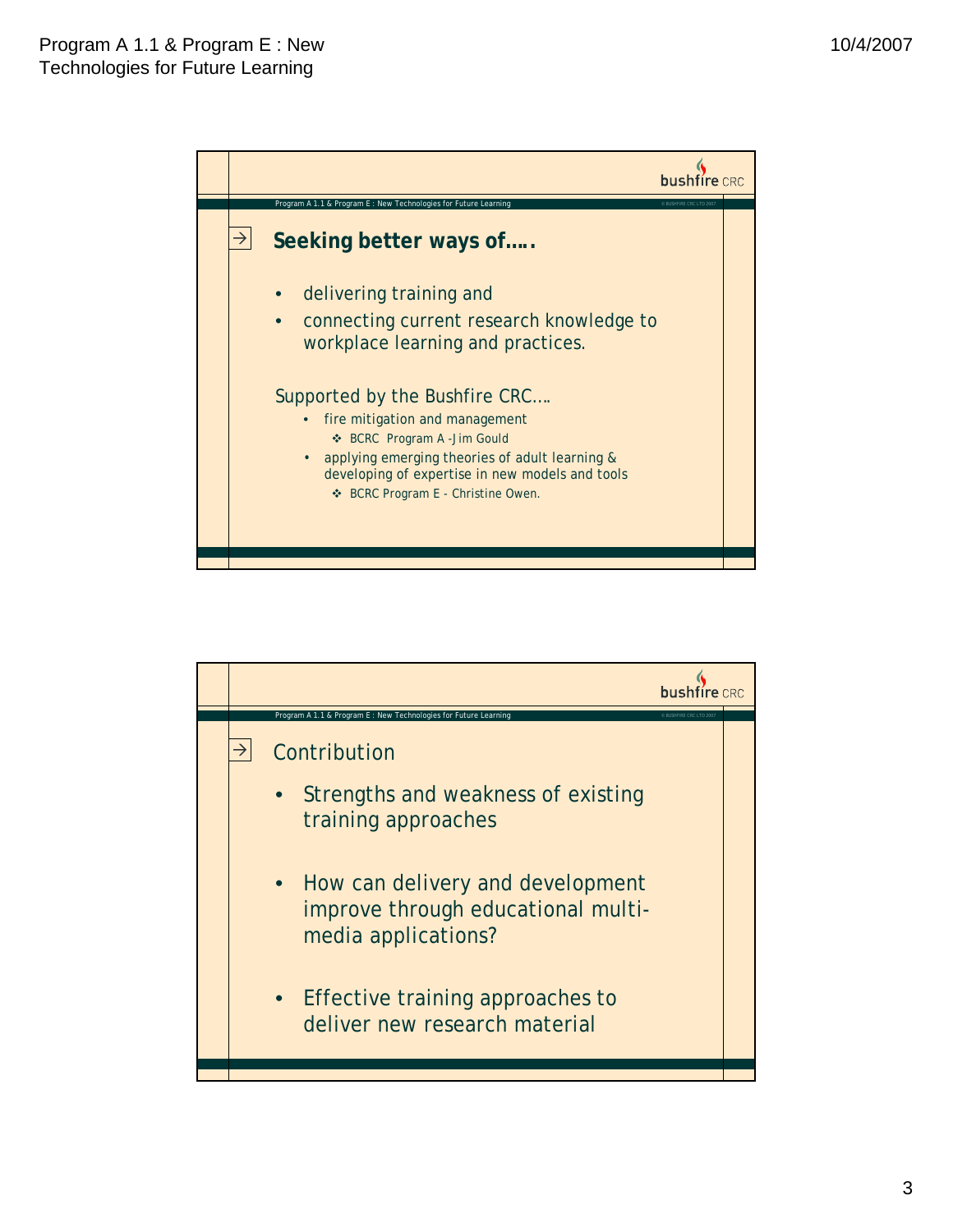

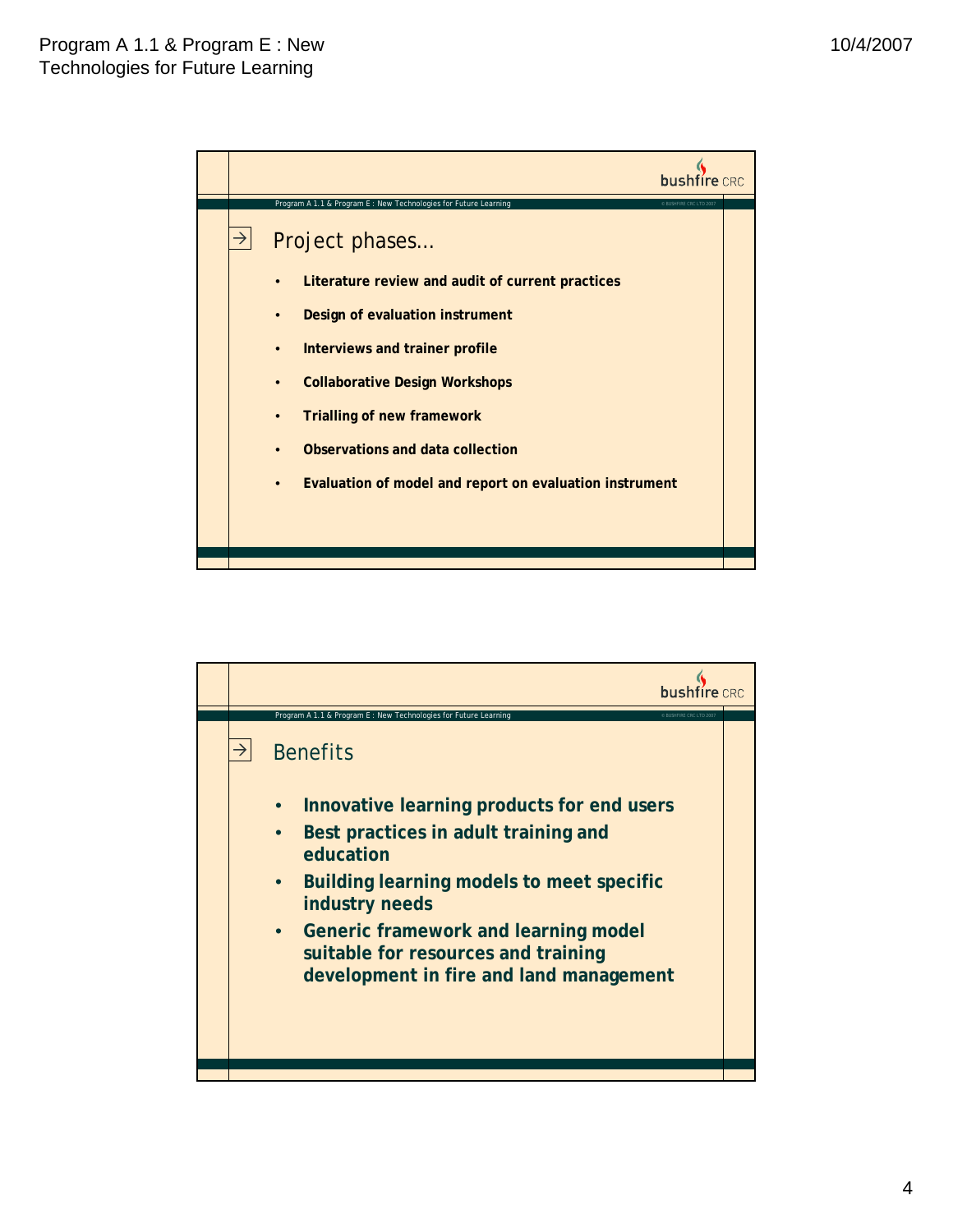

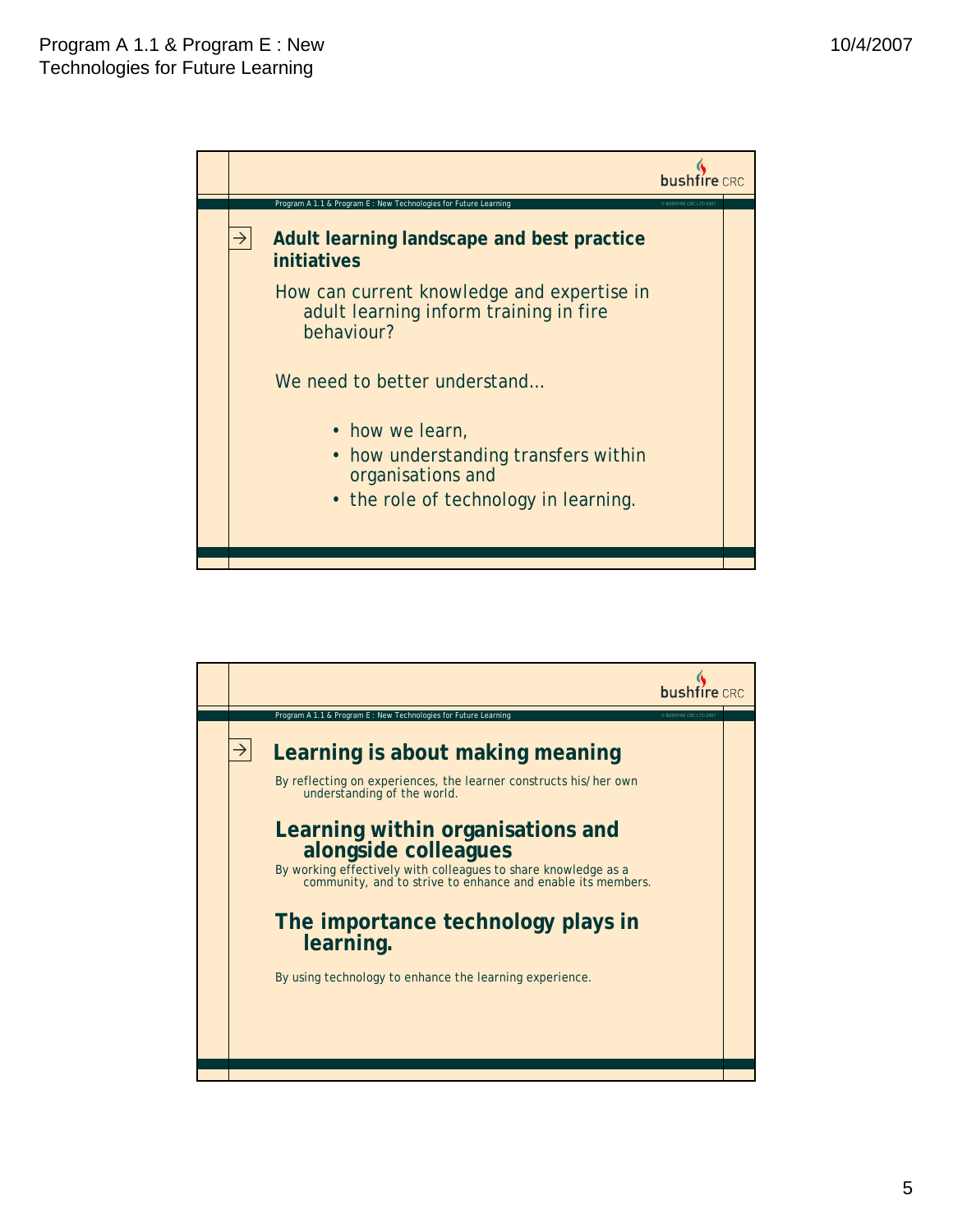

|               | bushfire CRC                                                                                                                                                                                                                       |  |
|---------------|------------------------------------------------------------------------------------------------------------------------------------------------------------------------------------------------------------------------------------|--|
|               | Program A 1.1 & Program E : New Technologies for Future Learning<br><b>P RUSHEIRE CRC LTD 2003</b>                                                                                                                                 |  |
| $\rightarrow$ | <b>Technology and learning</b>                                                                                                                                                                                                     |  |
|               | 1. Resources - based learning<br>a) Technology based learning<br>b) Distance learning - online or e-learning<br>c) Computer, web based or wireless                                                                                 |  |
|               | 2. Information and communication Technology (ICT)<br>a) Resources to enhance learning<br>b) Learning tools<br>c) Software to support learning<br>d) Content and information sources<br>e) ICTs to support professional development |  |
|               |                                                                                                                                                                                                                                    |  |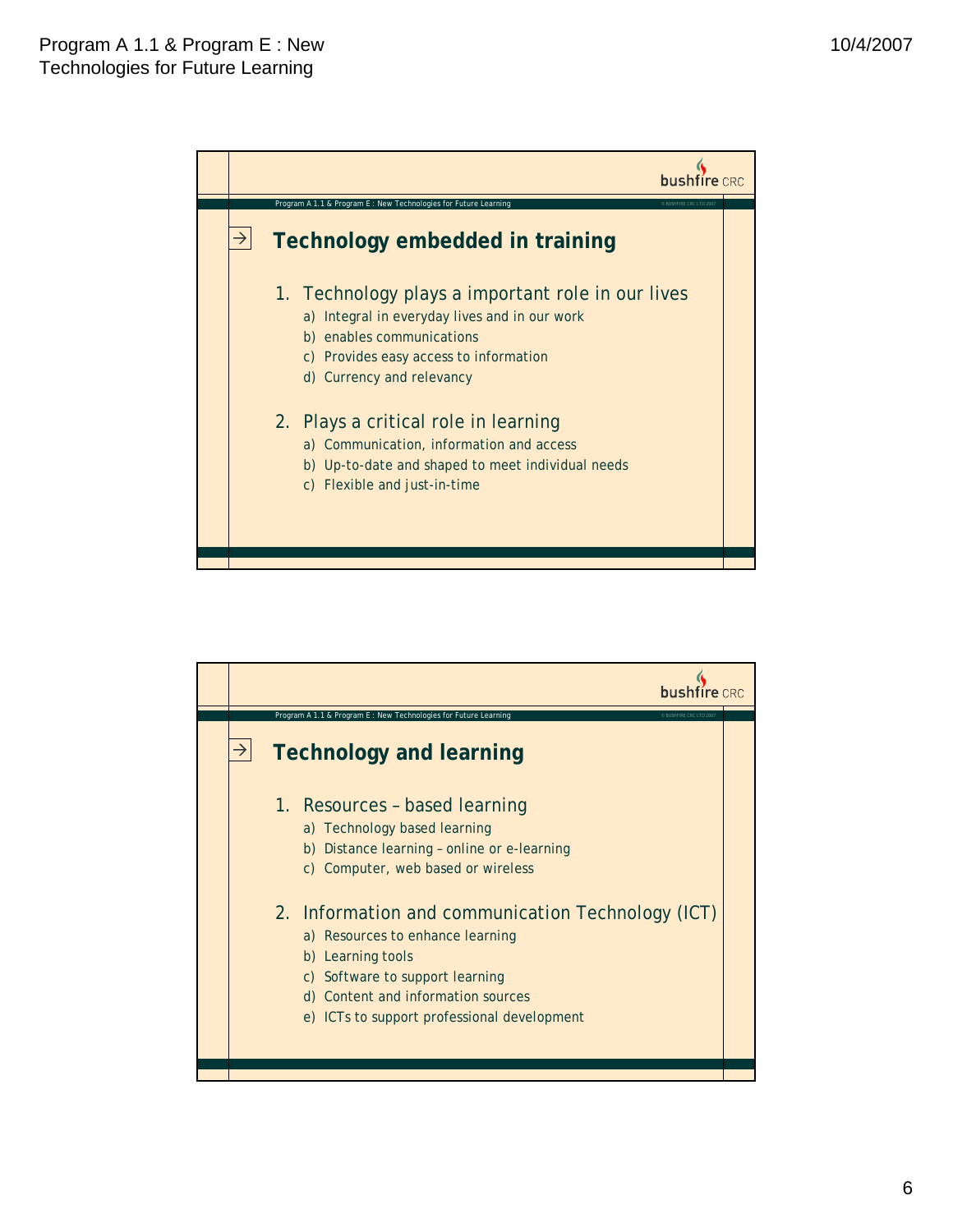

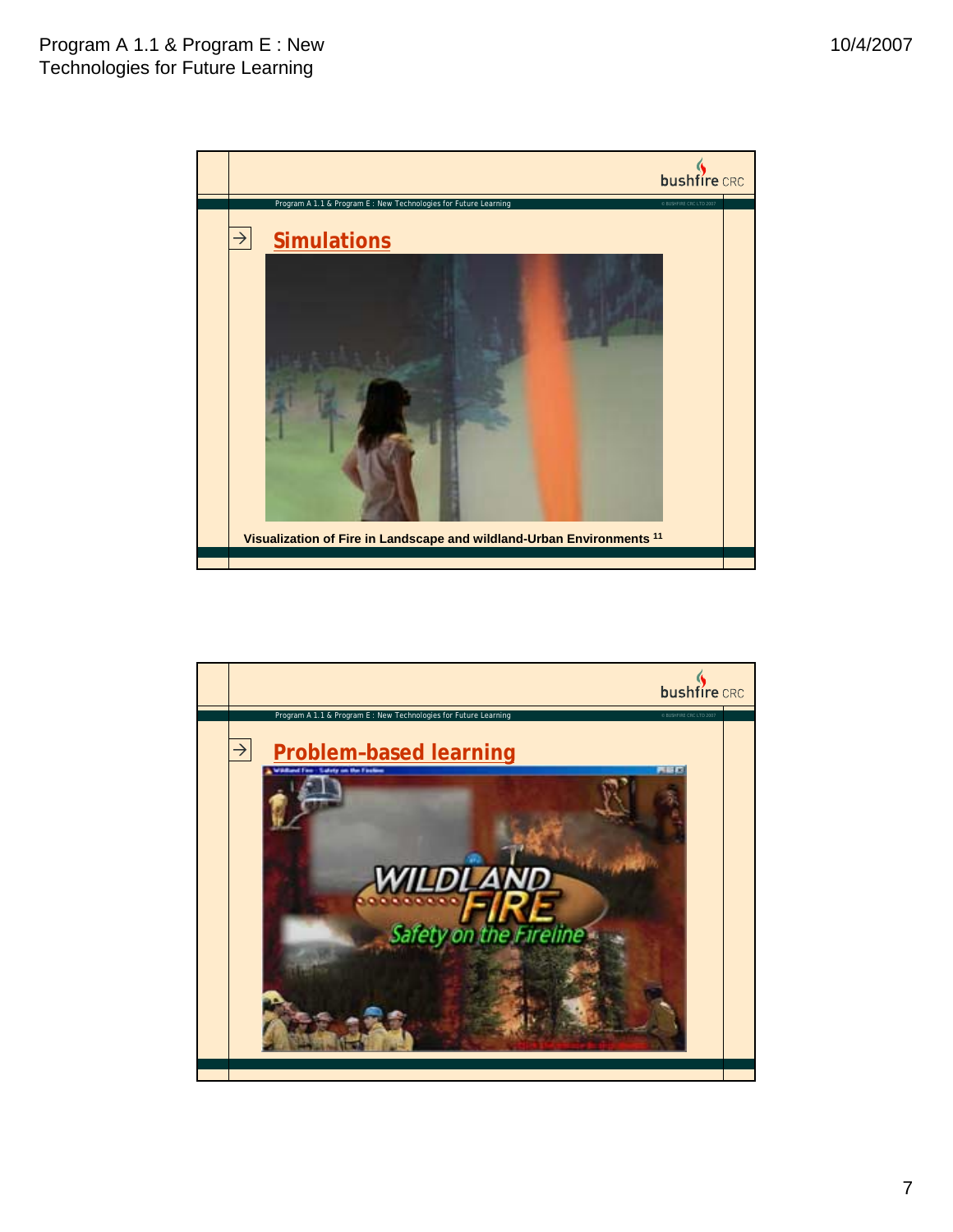

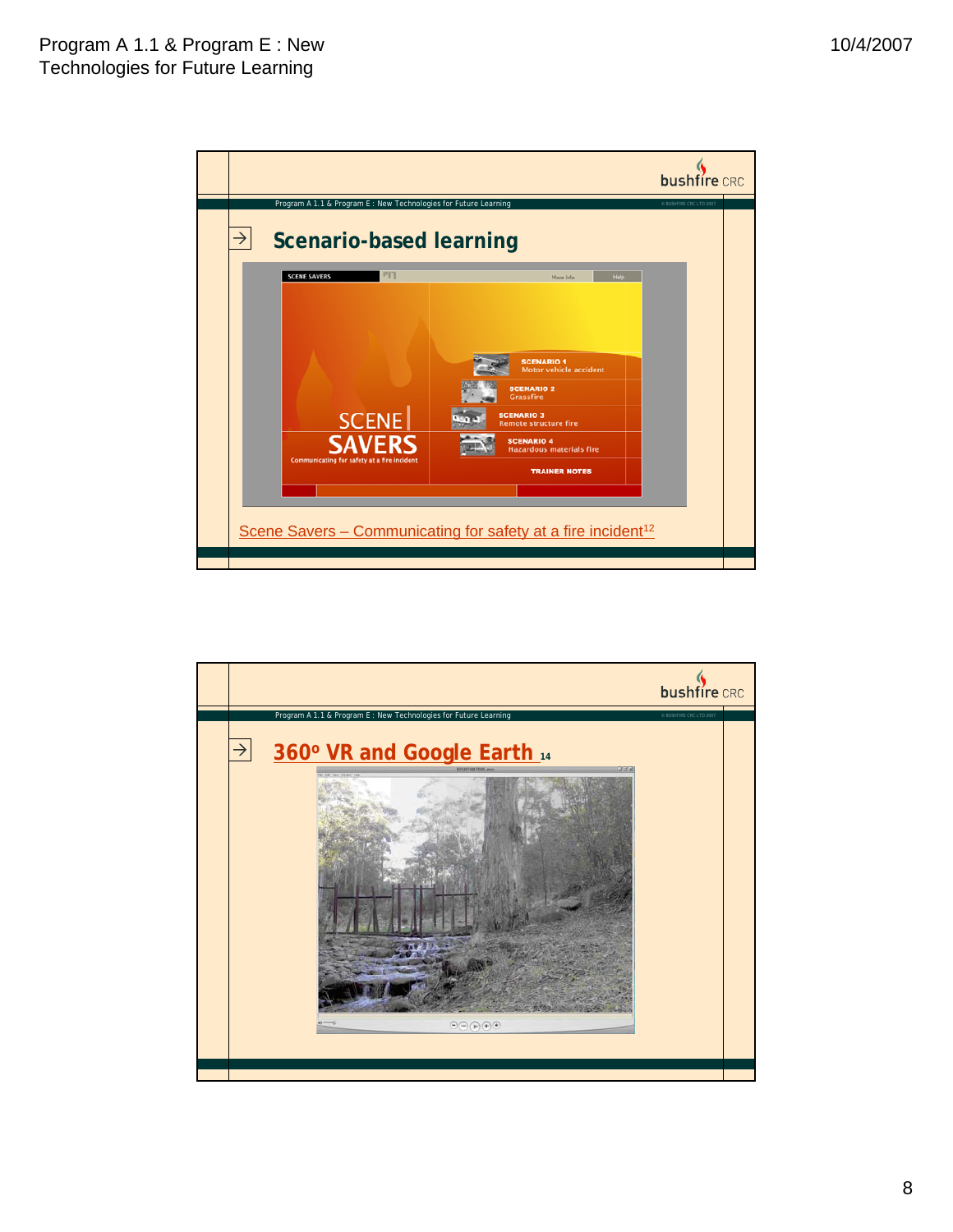